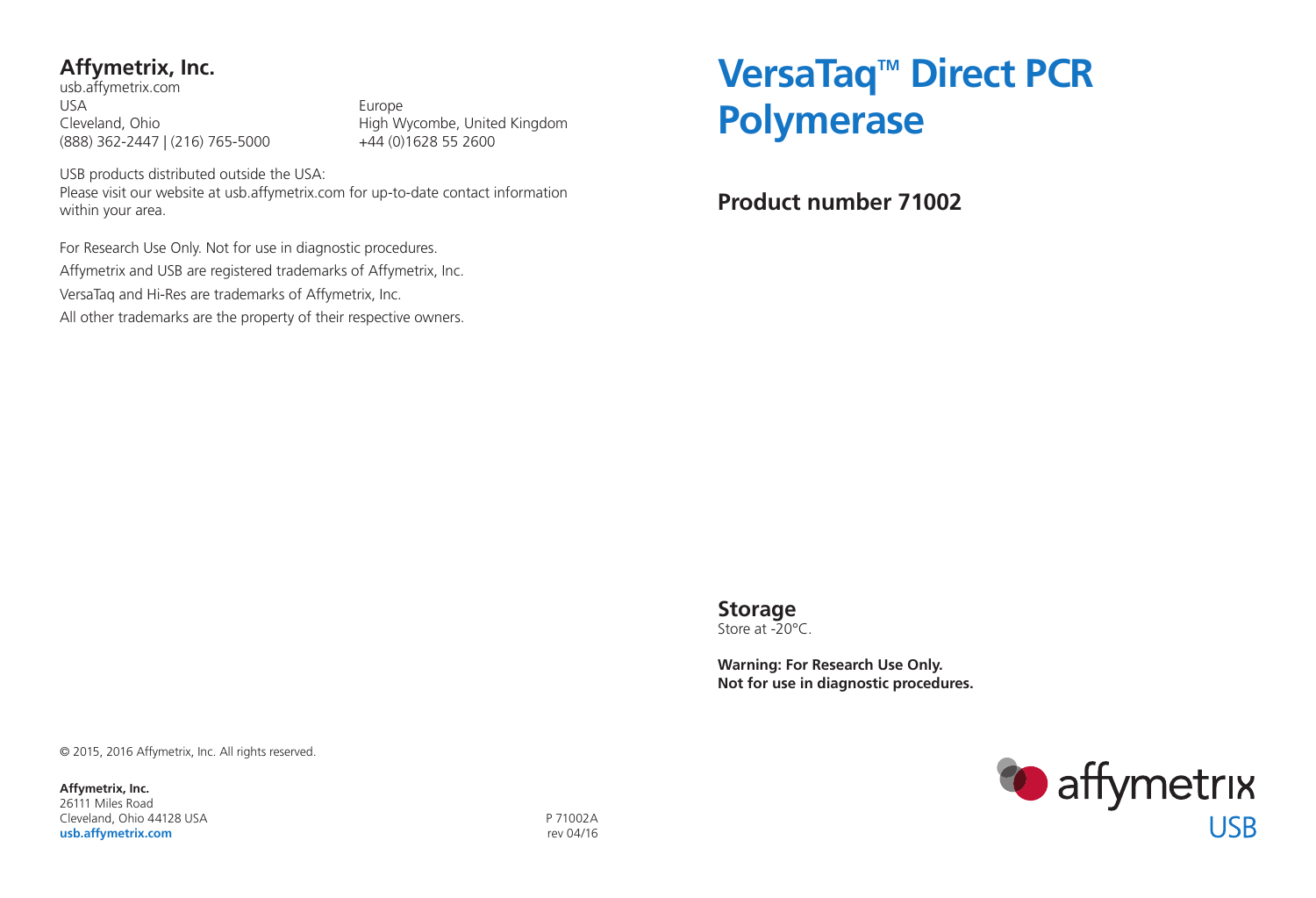# **Contents**

## **Components**

All reagents have been extensively tested and carefully prepared to meet USB<sup>®</sup> standards. USB recommends the reagents be used as directed to achieve the best possible results.

The following components are included:

**VersaTaq Direct PCR Polymerase**: 1.0 µg/µl, determined by OD<sub>280</sub>. Supplied in 20 mM Tris, pH 8.55, 222 mM ammonium sulfate, 10 mM 2-mercaptoethanol, 63% glycerol, 0.1 mM EDTA, and 0.1% Brij® 58.

**10X VersaTaq Direct PCR Reaction Buffer**: 500 mM Tris-HCl, pH 9.1, 160 mM ammonium sulfate, 25 mM MgCl<sub>2</sub>, and 0.25% Brij 58.

# **Quality control**

#### **Enzyme purification test**

A 94 kDa single band with approximately 95% homogeneity as determined by SDS-PAGE.

### **PCR amplification**

A 2-fold serial dilution of VersaTaq Direct PCR Polymerase is performed and aliquots used in PCR to amplify a 2 kb fragment from 1 ng of lambda DNA in 26 cycles. Observed amplification at 1/8-fold dilution and comparable performance to a reference lot passes the test (50 µl reaction volume).

#### **Inhibition resistance test**

A 1 kb human target is amplified directly from 20% EDTA-treated blood using 0.5, 0.25, and 0.125 µl of VersaTaq Direct PCR Polymerase and 1X VersaTaq Direct PCR Reaction Buffer. PCR is performed for 35 cycles in the absence of enhancers or other additives. Observed amplification with 0.125 µl of enzyme passes the test (25 µl reaction volume).

#### *E. coli* **DNA contamination test**

Primers specific to a 346 bp fragment of *E. coli* 16S rRNA gene are used with VersaTaq Direct PCR Polymerase for PCR in the presence or absence of *E. coli* X7029 DNA template. After 35 cycles, amplification is observed in the positive control containing template and no amplification is observed in absence of *E. coli* X7029 DNA template.

#### **Endonuclease contamination test**

Incubation of 1.0, 0.5, and 0.25 µl of VersaTaq Direct PCR Polymerase with 500 ng of supercoiled phiX174 RF DNA in 1X VersaTaq Direct PCR Reaction Buffer for 4 hours at 37°C results in no change in band pattern compared to a no-enzyme control observed in agarose gel electrophoresis (50 µl reaction volume).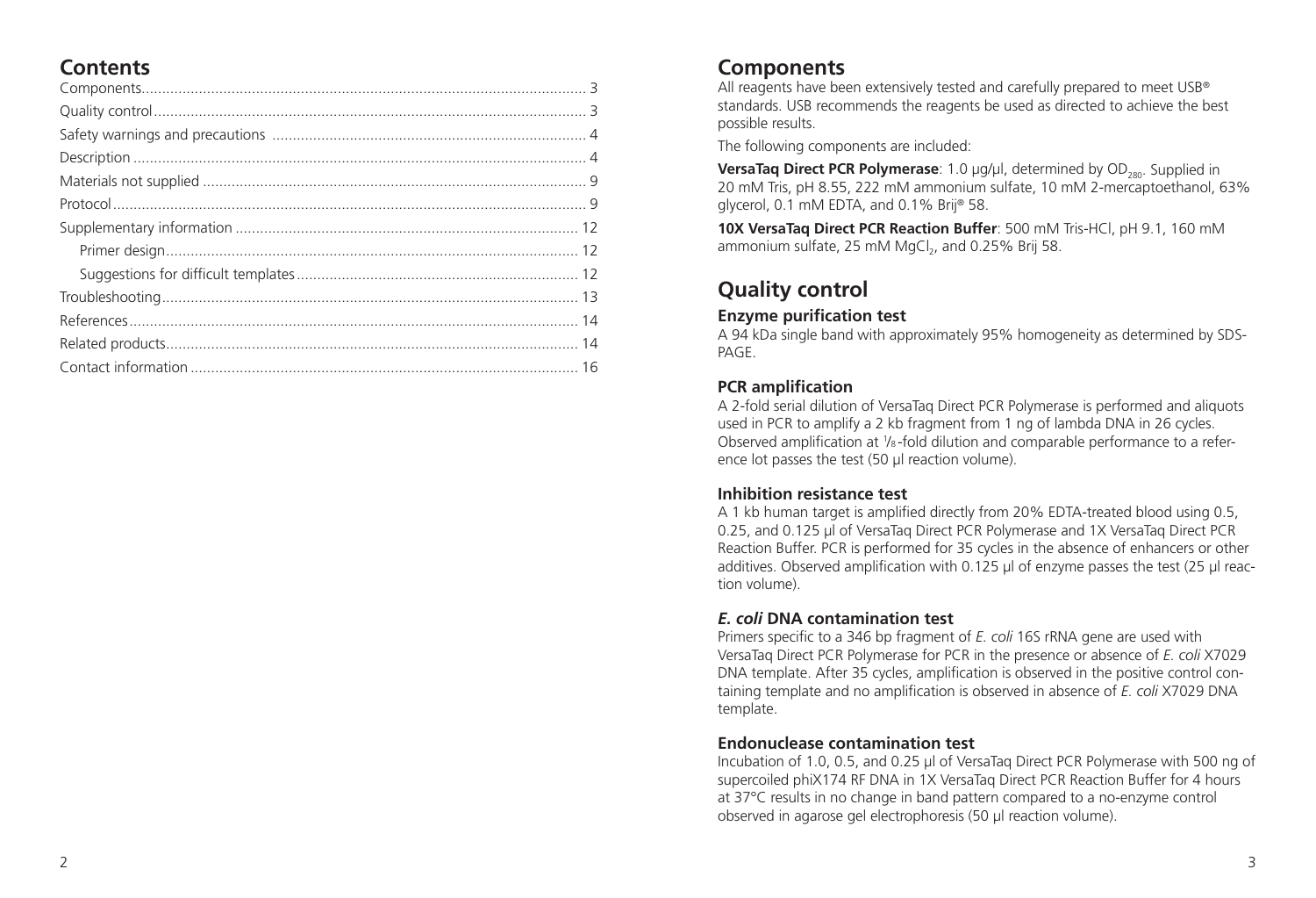#### **Safety warnings and precautions Warning: For Research Use Only. Not for use in diagnostic procedures.**

All chemicals should be considered potentially hazardous. Read the MSDS (SDS) before handling or working with any chemical. This product should only be handled by those persons who have been trained in laboratory techniques and it should be used in accordance with the principles of good laboratory practice. Wear suitable protective clothing such as lab coat, safety glasses, and gloves. Care should be taken to avoid contact with skin and/or eyes. In the case of contact with skin or eyes, wash immediately with water. See the Safety Data Sheet for specific information regarding this product.

# **Description**

VersaTaq Direct PCR Polymerase is a mutant of Taq DNA Polymerase selected for direct amplification from complex templates. It confers resistance to many potent PCR inhibitors such as those found in whole blood, soil, feces, urine, buccal swabs, animal tissue, and plant tissue. In contrast to standard Taq DNA Polymerase, VersaTaq Direct PCR Polymerase can amplify DNA directly from samples, which eliminates costly extraction and purification steps, saving time and enabling amplification from limited quantities of DNA. This versatile polymerase remains functional in the presence of high concentrations of inhibitors where other commercial enzymes fail. Due to the wide variety of sample types supported by VersaTaq Direct PCR Polymerase, optimization may be required. Enzyme titration experiments are recommended for numerous inhibitory sample types, and the addition of PCR enhancers such as betaine can significantly improve long target and high GC amplification. VersaTaq Direct PCR Polymerase also has 5'-3' exonuclease activity making it suitable for hydrolysis probebased detection chemistries.

This protocol describes the versatility of VersaTaq Direct PCR Polymerase with several common sample types and provides general recommendations for performing PCR.

#### **Whole blood**

Whole blood contains substances such as heme and a variety of proteins that have been shown to inhibit polymerase activity in PCR reactions<sup>(1-3)</sup>. The inability to amplify DNA in the presence of these inhibitors has led to problems for clinical and forensic applications. VersaTaq Direct PCR Polymerase overcomes PCR inhibitors in blood, enabling direct DNA amplification in as high as 40% whole blood. VersaTaq Direct PCR Polymerase is able to amplify DNA in whole blood with various anticoagulants from a wide range of targets including high GC (Fig. 1).



**Figure 1. Amplification of targets directly from human whole blood**. Targets were amplified from different concentrations of human whole blood in the presence of varying types of anticoagulants. Lanes 1-6: *NUMB* 455 bp; Lanes 7-12: *NUMB* 1.8 kb; Lanes 13-15: *HRES1* 488 bp - corresponding band is an 81% GC amplicon. 1 M betaine added to reactions with high GC targets.

#### **Blood spots**

VersaTaq Direct PCR Polymerase can amplify directly from dry blood spotted on Whatman™ FTA™ elute cards (Fig. 2). Using VersaTaq Direct PCR Polymerase decreases processing time significantly because there is no need to elute DNA from the cards prior to performing PCR.



**Figure 2. Amplification of targets from human whole blood spotted on Whatman FTA elute cards by VersaTaq Direct PCR Polymerase.** *NUMB* gene was amplified from FTA cards spotted with human whole blood in the presence of varying types of anticoagulant and from genomic DNA control. 2 mm punches from FTA cards were placed directly into PCR reactions. Lanes 1-4: *NUMB* 455 bp; Lanes 5-8: *NUMB* 967 bp.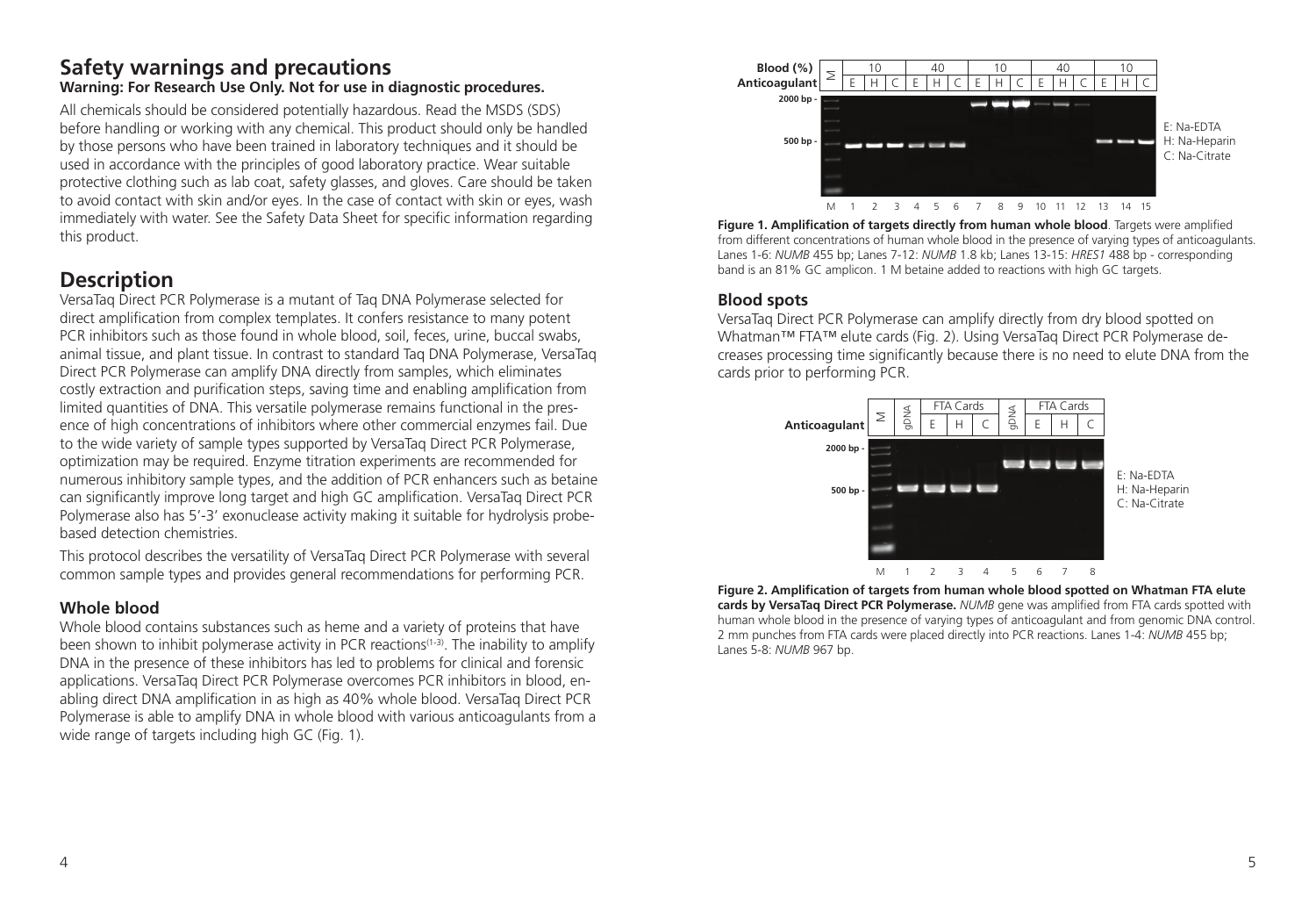#### **Buccal swabs**

Buccal swabs for DNA collection can be used in a wide range of applications such as genotyping and epigenetic studies. This protocol describes a rapid elution technique for preparing DNA from buccal swabs that can be added directly to PCR reactions with VersaTaq Direct PCR Polymerase for amplification from a wide range of targets (Fig. 3).



**Figure 3. Amplification of targets directly from buccal swab eluent by VersaTaq Direct PCR Polymerase.** Targets were amplified from buccal swabs (supplied by Isohelix, Kent, UK) eluted in 0.1% SDS and added directly into PCR reaction. Lane 1-7: *NUMB* 196 bp, 304 bp, 404 bp, 493 bp, 609 bp, 967 bp, 2 kb.

#### **Soil**

Environmental and forensic applications that require samples collected from crude soil for DNA amplification may present problems in PCR reactions. Trace amounts of humic acid commonly found in aquatic soil and sediment environments have been shown to inhibit PCR<sup>(4)</sup>. Tag DNA Polymerase is typically inhibited in the presence of less than 1 ng/µl of humic acid and successful PCR requires removal or attenuation from samples<sup>(5)</sup>. VersaTag Direct PCR Polymerase overcomes potent inhibitors, enabling direct amplification from a wide range of targets including those with high GC content (Fig. 4).





#### **Feces**

Detecting microorganisms in human or animal feces using PCR is difficult due to the presence of PCR inhibitors such as bile salts. Taq DNA Polymerase is inhibited by  $25 \mu$ g of bile salts<sup>(6)</sup>, whereas VersaTaq Direct PCR Polymerase can amplify a wide range of targets including those with high GC content in the presence of three times this amount (Fig. 5). VersaTaq Direct PCR Polymerase can also amplify targets in the presence of crudely extracted feces (Fig. 5).



**Figure 5. Amplification of targets in presence of bile salts by VersaTaq Direct PCR Polymerase.**  Targets were amplified from 5 ng of genomic DNA in the presence of varying concentrations of bile salts. Lanes 1-2: NUMB 455 bp; Lanes: 3-4 NUMB 967 bp; Lanes: 5-6 HRES1 488 bp. 1 M betaine soil added to reactions with high GC content. Lanes 7-8: 110 bp lambda targets were amplified from 5 ng of lambda DNA in the presence of crude extract feces. Lane 8 amplification was also in the presence of RNAlater®.

#### **Urine**

DNA detection in urine specimens, using PCR, is important for detection of biomarkers related to diseases and other health indicators<sup>(7)</sup>. Urine contains urea, which inhibits PCR at concentrations greater than 50 mM $^{(8)}$ . VersaTaq Direct PCR Polymerase can amplify DNA at urea concentrations far exceeding the amount found in typical adult urine, which is about 330 mM $(9)$  (Fig. 6).



**Figure 6. Amplification of targets in presence of urea by VersaTaq Direct PCR Polymerase.** Targets were amplified from 5 ng of genomic DNA in the presence of varying concentrations of urea. Lanes 1-2: *NUMB* 455 bp; Lanes 3-4: *NUMB* 967 bp.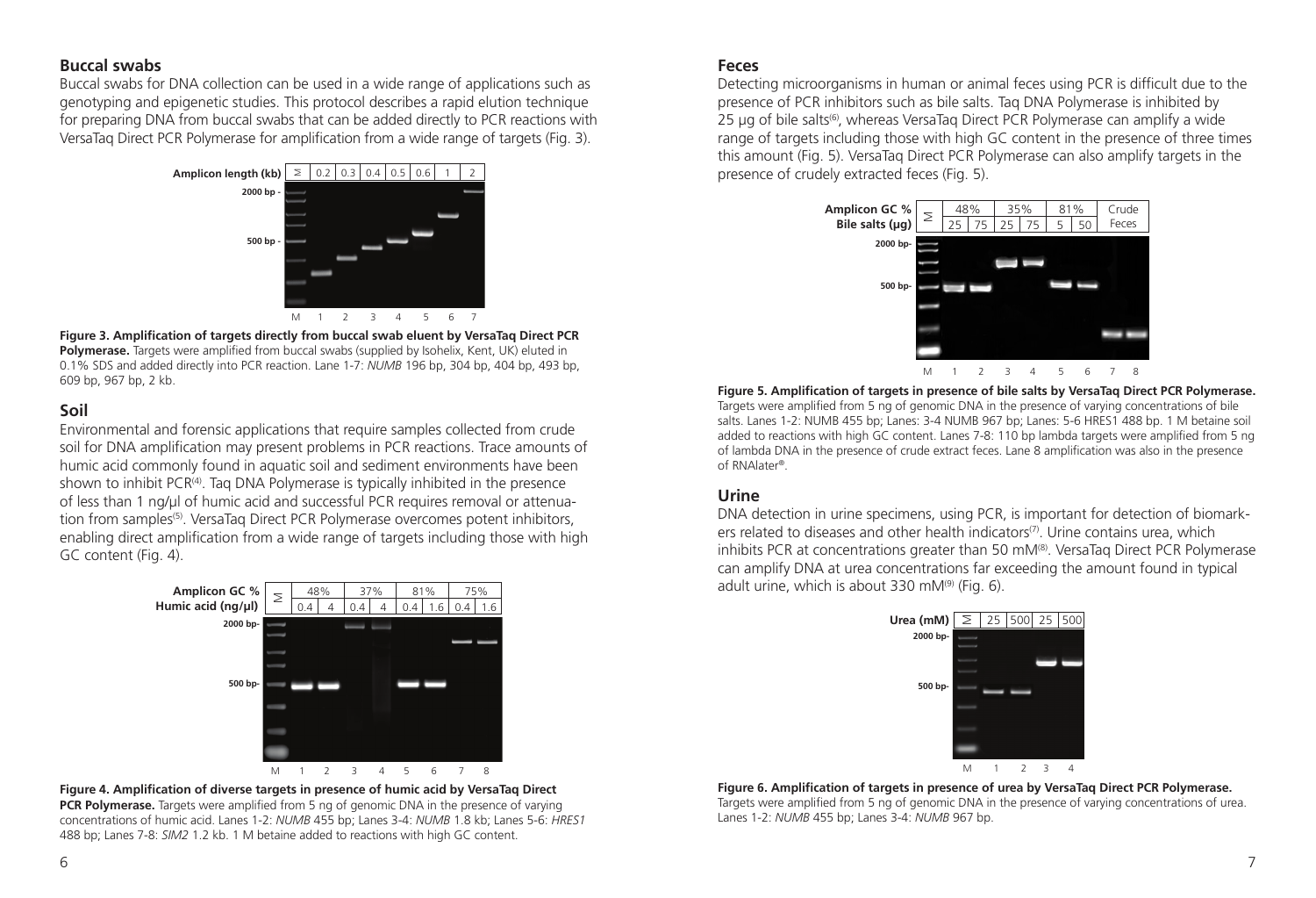#### **Animal tissue**

Tissue such as that isolated from genetically modified mouse models are extensively used in biomedical research. PCR from tissue samples typically requires a DNA extraction step due to PCR inhibitors<sup>(10-11)</sup>. VersaTaq Direct PCR Polymerase overcomes PCR inhibitors commonly found in tissue, enabling direct amplification of a wide range of DNA targets (Fig. 7).



#### **Figure 7. Amplification of targets directly from mouse tail by VersaTaq Direct PCR Polymerase.** Targets were amplified from 1 mm mouse tail clip added directly into PCR reaction. Lane

1: *NUMB* 483 bp; Lane 2: *NUMB* 1.8 kb.

#### **Plant tissue**

With the emergence of genetically modified crops, PCR is becoming an even more important tool in agriculture to detect transgenes in the modified plant DNA. Plants carry many substances, such as polysaccharides, polyphenols, pectin, and xylan, which may inhibit PCR<sup>(12)</sup>. VersaTaq Direct PCR Polymerase can amplify targets from a small piece of plant added directly to the reaction (Fig. 8).



**Figure 8. Amplification of targets directly from plant leaf and seed by VersaTaq Direct PCR Polymerase.** Targets were amplified from 0.5 mm plant tissue added directly into PCR reaction. Lane 1-2: ABI37 672 bp; Lane 3-4: EIL5 1323 bp. Lane 1 and 3 directly from plant leaf, Lane 2 and 4 directly from plant seed.

# **Materials not supplied**

#### **Necessary reagents:**

**DNA template:** PCR, both with purified DNA and directly from DNA within a diverse variety of sample types including blood, soil, feces, urine, tissue, etc., can be performed using VersaTaq Direct PCR Polymerase.

**Oligonucleotide primers:** Primers can be designed according to standard PCR methods<sup>(13)</sup>. Use common oligo design computer programs when possible.

**PCR Nucleotide Mix, 10 mM Solution** (PN 77212)

**Water, Nuclease-Free** (PN 71786)

#### **Optional reagents:**

**Enhancing additives:** Solvents such as dimethyl sulfoxide (DMSO), glycerol, trehalose, and betaine can improve results for longer targets, high GC content amplicons, and those with a high degree of secondary structure<sup>(14-17)</sup>.

#### **Necessary equipment:**

**Liquid handling supplies** such as PCR-grade thin-walled tubes, pipettes, pipettors, and a microcentrifuge are required. Use barrier-tip pipettes and dedicated PCR pipettors to avoid contamination.

**Latex gloves (powder-free)** should be used for handling reagents and equipment in order to decrease the probability of introducing contaminates into samples.

**Thermal cycler** for incubations between 4°C and 95°C.

**Equipment** such as a standard horizontal gel apparatus and a UV transilluminator or fluorescence image scanner can be used for analysis of PCR products.

## **Protocol**

This standard protocol applies to a single reaction. Master mixes for multiple reactions can be made by increasing the volumes of reaction components proportionally.

- 1. Thaw frozen reagents on ice. Mix thoroughly and then return to ice.
- 2. Assemble reaction tubes on ice whenever possible to avoid non-specific polymerase activity.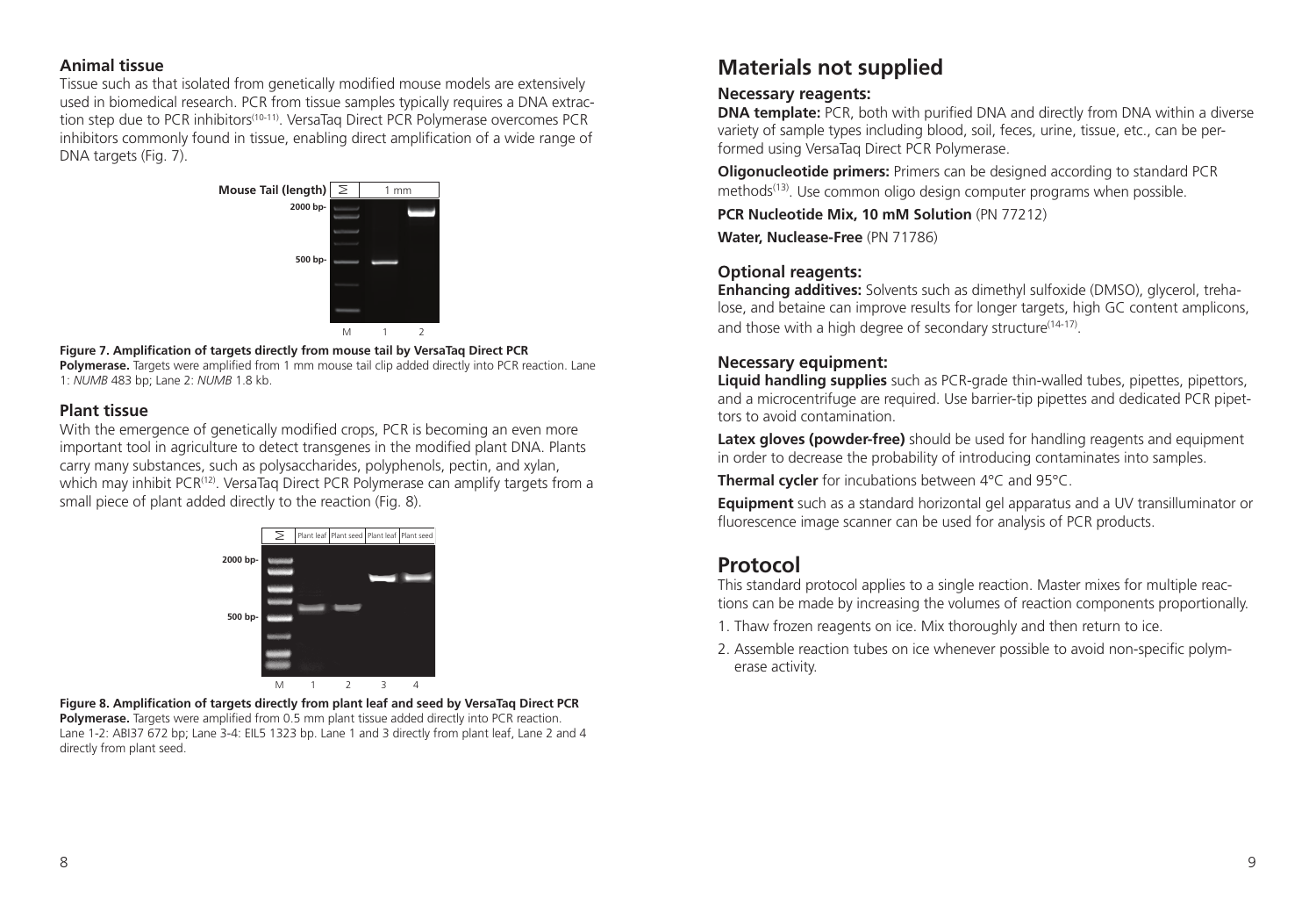3. The following table shows recommended component volumes:

| <b>Components</b>                          | 25 <sub>µ</sub><br>reaction<br>volume | 50 <sub>µ</sub><br>reaction<br>volume | Final<br>concentration |
|--------------------------------------------|---------------------------------------|---------------------------------------|------------------------|
| 10X VersaTag Direct PCR<br>Reaction Buffer | $2.5$ µl                              | $5.0 \mu$                             | 1X                     |
| 10 mM PCR Nucleotide Mix<br>(dNTPs)        | $0.5$ µ                               | $1.0 \mu$                             | 0.2 mM each dNTP       |
| 10 µM Forward Primer                       | $0.5$ µ                               | $1.0 \mu$                             | $0.2 \mu M$            |
| 10 µM Reverse Primer                       | $0.5$ $\mu$                           | $1.0 \mu$                             | $0.2 \mu M$            |
| Template DNA/Tissue sample or<br>extract   | variable*                             | variable*                             |                        |
| VersaTag Direct PCR Polymerase             | $0.05 - 0.25$ $\mu$ <sup>**</sup>     | $0.1 - 0.5$ $\mu$ **                  |                        |
| Water, PCR-Qualified                       | up to $25$ µ                          | up to 50 µl                           |                        |

\*Input for 50 µl reaction (scale proportionately per reaction volume):

- 1. Purified DNA: <50 ng
- 2. Whole blood:  $\leq 10 \mu$ l<sup>a</sup>
- 3. Blood spots stored on Whatman FTA elute cards: 2 mm punch<sup>b</sup>
- 4. Urine: ≤10 µl
- 5. Crude extracts from soil or feces: ≤5  $\mu$ |<sup>c</sup>
- 6. Animal tissue: <1 mm
- 7. Buccal swab eluent: 5-15 µl<sup>d</sup>
- 8. Plant tissue: <0.5 mm

\*\*Enzyme titration experiments may be required to optimize enzyme performance.

#### a) For whole blood:

- A. Before adding blood, thoroughly mix components by pipetting up and down.
- B. Add blood last and let settle to the bottom of the PCR tube. The reaction should not be mixed after the blood is added.
- C. For reactions containing >20% blood, a 50 µl reaction volume is recommended.

**Note:** Although 40% blood (v/v) can be tolerated, 5%–20% is recommended. High concentrations of blood are not recommended due to difficulties in recovery of the aqueous supernatant from blood cellular debris that remains after the reaction. Spinning PCR tubes at 5,000 RPM for 3 minutes will facilitate separation of aqueous supernatant from remaining cellular debris.

b) For blood spots stored on Whatman FTA elute cards:

- A. Incubate the 2 mm punch first in 50 μl PCR qualified water at 50°C for 5 minutes
- B. Discard the 50 μl water and use the 2 mm punch directly in PCR.

c) For feces:

- A. Homogenize fecal material until it is well suspended
	- **Note:** If detecting microorganisms such as gram positive bacteria or fungi, a sonication or bead beater step may lead to more efficient cell lysis.
- B. Heat the suspension for 15 minutes at 70°C.
- C. Quick spin at 1,000 RPM for 3 minutes, collect, and save supernatant.
- D. Add 1-5 µl of supernatant directly into the PCR reaction.

#### d) For buccal swabs:

- A. Swab cheek per vendor's protocol.
- B. If swabs are not dry, allow swabs to dry at room temperature.
- C. Remove the entire swab head and place into a microcentrifuge tube containing 500 µl of 0.1% SDS detergent solution.
- D. Incubate swab/detergent solution at 70°C for 15 minutes followed by 95°C for 2 minutes.
- E. Remove swab and use eluent directly in PCR or store at 4°C.
- 4. Ensure reactions are mixed thoroughly by pipetting or gentle vortexing followed by a brief spin in a microcentrifuge.
- 5. Transfer PCR tubes to a thermal cycler and use the following table for recommended cycling conditions:

| Cycle step                                                        | <b>Temperature</b> | <b>Time</b>  |  |
|-------------------------------------------------------------------|--------------------|--------------|--|
| Initial denature*                                                 | $95^{\circ}$ C     | 3-10 minutes |  |
| Denature                                                          | $95^{\circ}C$      | 20 seconds   |  |
| Anneal**                                                          | $60^{\circ}$ C     | 30 seconds   |  |
| Extend <sup>+</sup>                                               | $68^{\circ}$ C     | 2 minutes    |  |
| Repeat previous three cycles as necessary, generally 25-35 times. |                    |              |  |
| Final extension                                                   | $68^{\circ}$ C     | 10 minutes   |  |
| Final hold                                                        | $4^{\circ}$ C      | as necessary |  |

\* Initial denature time when using:

- 1. Purified DNA: 3 minutes
- 2. Whole blood: 3 minutes
- 3. Blood spots stored on Whatman FTA elute cards: 5 minutes
- 4. Urine: 3 minutes
- 5. Crude extracts from soil or feces: 10 minutes
- 6. Animal tissue: 10 minutes; (see Note 1 below regarding Proteinase K)
- 7. Buccal swab: 10 minutes
- 8. Plant tissue: 10 minutes (see Note 2 below)
- \*\*Initially, the annealing temperature should be 5 $\degree$ C below the calculated T<sub>n</sub> of the primers. If non-specific products are produced, increase the annealing temperature in 1-2°C increments.

† Extension time should be 2 minutes/kb for expected products.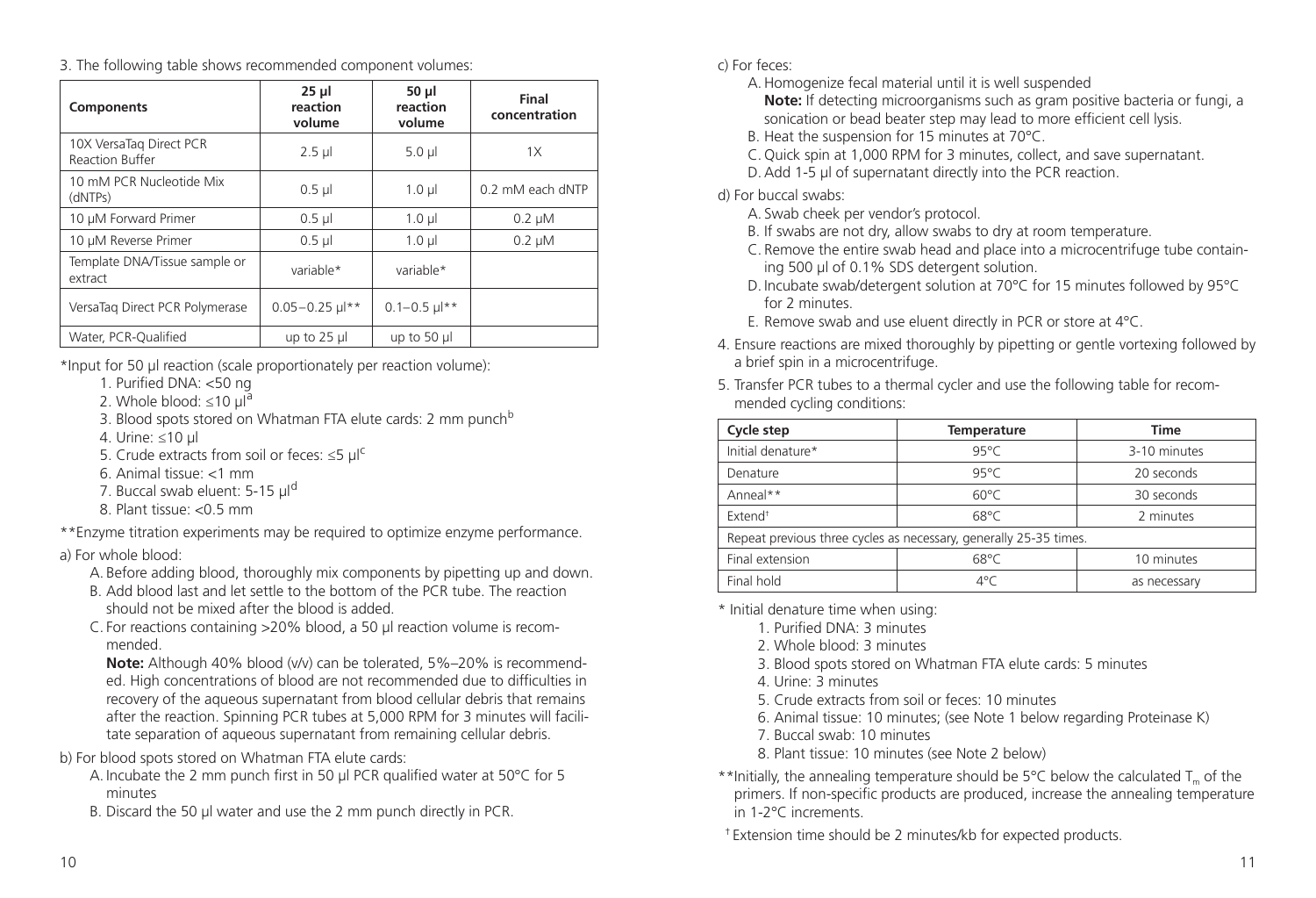6. Analyze sample (typically 1 to 10 µl aliquot) by agarose gel electrophoresis. Visualize PCR product in gel with a DNA intercalating dye and a UV transilluminator or fluorescence imager.

**Note 1:** For animal tissue analysis, dilute Proteinase K (PN 76225) 1:10 in 6X DNA Loading Buffer. For example, add 5 µl of Proteinase K into 45 µl 6x DNA Loading Buffer. Then, add 15 µl of DNA Loading Buffer-Proteinase K mix into finished 50 µl PCR reactions (Proteinase K final concentration of 0.2 mg/ml). Mix reactions and incubate for 30-60 minutes at 50°C. Spin tubes and analyze sample by agarose gel electrophoresis.

**Note 2:** For plant tissue, 1 M Betaine (PN 77507) is required as a PCR enhancer for successful amplification (10% DMSO can be used in place of Betaine).

# **Supplementary information**

Success in PCR depends on many factors. Careful planning and experimental design, based on an understanding of these factors, can be crucial in obtaining the desired product quickly and in optimizing challenging reactions. This section serves as a starting point for understanding those factors. Additional information, such as new product listings, updated protocols, and Tech Tips, may be found at our website, usb.affymetrix.com

## **Primer design**

General rules for designing PCR primers can be found in many texts<sup>(13)</sup>. In general, primers should range in length from 18 to 30 nucleotides, exhibit GC content similar to each other (and ideally in the range of 40% to 60%), and exhibit  $T_m$  values ranging from 55°C to 65°C and that are closely matched to each other.  $T_m$  values may be estimated using the following equation:  $T_m$ <sup>( $\degree$ C) = 2(A+T) + 4(G+C). More accurate</sup> methods for calculation of  $T_m$  values may also be applied<sup>(13)</sup>. Primers that do not fit these criteria may also function well, but empirical testing is required. Using computer programs designed to select appropriate primers is highly recommended. In addition, several public primer databases are available on the internet.

## **Suggestions for difficult templates**

DNA products with GC rich regions (*e.g.*, >60%) and longer lengths (*e.g.*, >2 kb) in the presence of inhibitory matrices can be difficult to amplify. Adding certain supplements, such as DMSO, glycerol, trehalose, and/or betaine to the PCR reaction may dramatically improve results<sup>(14-17)</sup>. DMSO and glycerol may be added at final concentrations ranging from 1% to  $10\%$ <sup>(13)</sup>. Trehalose may be added to 0.6 M final concentration(14). Betaine (PN 77507, 5 M Stock Solution) may be added at 0.5 M to 2.0 M final concentration<sup> $(14, 17)$ </sup> Betaine and trehalose have been reported to thermostabilize proteins in general<sup> $(14, 16)$ </sup> All of these solvents tend to decrease  $T_m$  values for double-stranded DNA, thus its presence in reactions may result in a decrease in

the optimum annealing temperature by several degrees. Addition of supplemental magnesium chloride may also improve results. Benefits are usually observed within a narrow range and concentrations above 5 mM should be avoided.

# **Troubleshooting**<br>**Problem** Possible cau

**Possible causes and solutions** 

## *No product or faint product*

- 1. Use more/less template of sample.
- 2. Increase number of cycles, up to 45 cycles for low-copy targets.
- 3. Increase the concentration of primers, for example from 0.2 µM to 0.4 µM.
- 4. Test a range of PCR annealing temperatures. Start with annealing temperature 5-10°C below primer T<sub>re</sub> and increase in 1-2°C increments. Annealing temperatures that are either too high or too low can result in absence of product.
- 5. If template and/or primers exhibit GC content greater than ~60%, consider supplementing reactions with betaine or additives as suggested in the 'Supplementary information' section. In general, the optimal amount of additives for a given primer/template combination needs to be determined empirically.
- 6. For products longer than 2 kb or longer targets from complex DNA templates, consider using betaine or the additives as suggested in the 'Supplementary information' section.
- 7. Mix master mixes and individual reactions well (not including reactions involving blood). Spin down contents to bottom of tube.
- 8. Design new primers. Use oligo design computer program if at all possible.
- 9. Increase the initial denature time.

### *Nonspecific bands and/or background smearing*

- 1. Use less DNA template/sample.
- 2. Reduce the amount of enzyme in the reaction.
- 3. Reduce number of cycles.
- 4. Raise annealing temperature in 1-2°C increments.
- 5. Decrease the concentration of primers, for example from 0.4 µM to 0.1 µM. Do not exceed 1 µM.
- 6. Design new primers. Longer oligonucleotides (*e.g.*, > 25 bases) and those with higher melting temperatures (*e.g.*, > 60°C) can achieve more specific amplification.
- 7. Supplement reactions with additives that improve amplification of GC rich templates or longer products such as betaine.

If problems persist please contact Technical Support for assistance at (888) 362-2447 or USBtechsupport@affymetrix.com. For technical support outside the US, please visit our website for up-to-date contact information within your area.